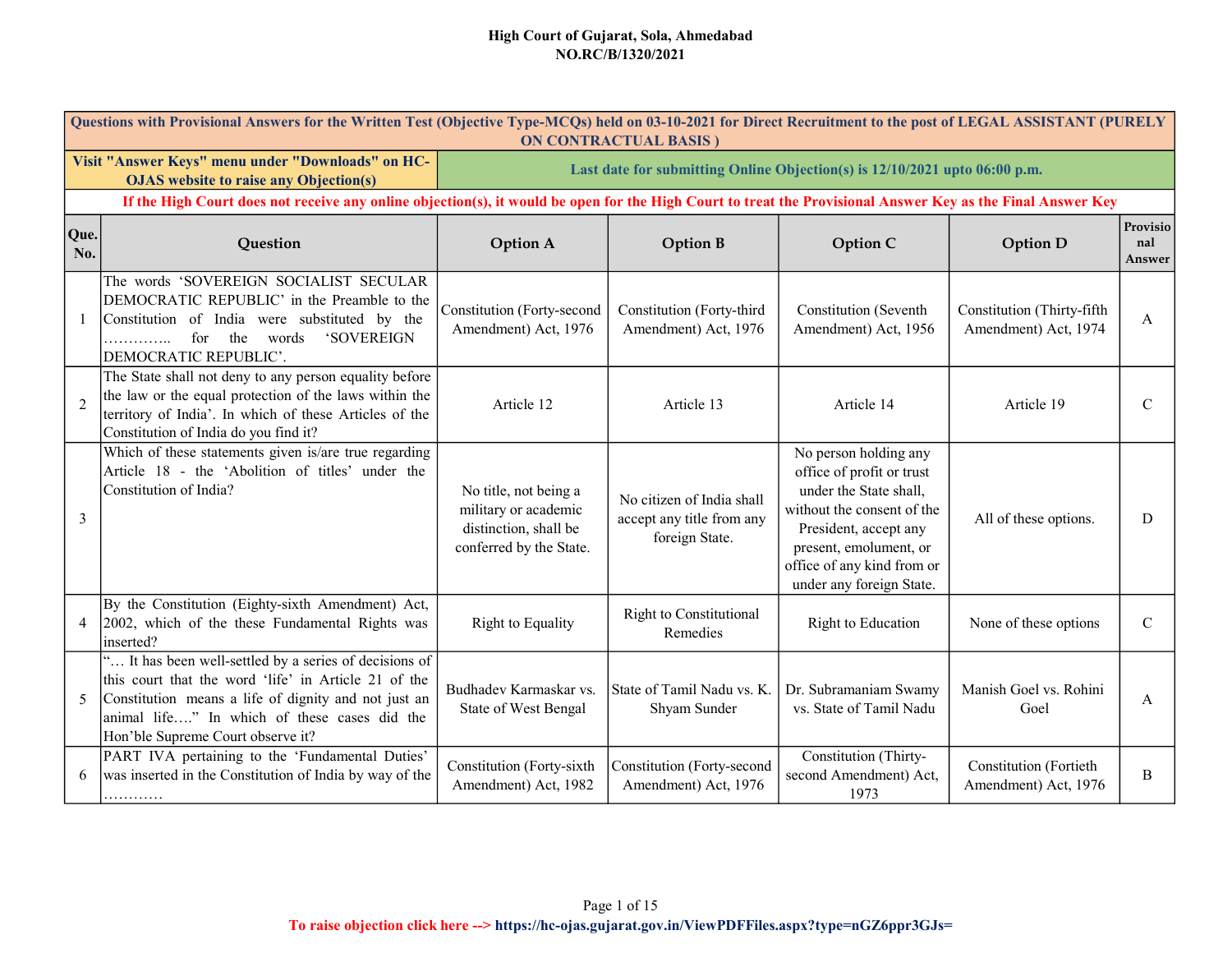|                | Questions with Provisional Answers for the Written Test (Objective Type-MCQs) held on 03-10-2021 for Direct Recruitment to the post of LEGAL ASSISTANT (PURELY<br><b>ON CONTRACTUAL BASIS)</b>                                                                                       |                                                                                                           |                                                                            |                                                                   |                                                 |                           |  |  |  |  |
|----------------|--------------------------------------------------------------------------------------------------------------------------------------------------------------------------------------------------------------------------------------------------------------------------------------|-----------------------------------------------------------------------------------------------------------|----------------------------------------------------------------------------|-------------------------------------------------------------------|-------------------------------------------------|---------------------------|--|--|--|--|
|                | Visit "Answer Keys" menu under "Downloads" on HC-<br><b>OJAS</b> website to raise any Objection(s)                                                                                                                                                                                   |                                                                                                           | Last date for submitting Online Objection(s) is 12/10/2021 upto 06:00 p.m. |                                                                   |                                                 |                           |  |  |  |  |
|                | If the High Court does not receive any online objection(s), it would be open for the High Court to treat the Provisional Answer Key as the Final Answer Key                                                                                                                          |                                                                                                           |                                                                            |                                                                   |                                                 |                           |  |  |  |  |
| Que.<br>No.    | Question                                                                                                                                                                                                                                                                             | <b>Option A</b>                                                                                           | <b>Option B</b>                                                            | <b>Option C</b>                                                   | <b>Option D</b>                                 | Provisio<br>nal<br>Answer |  |  |  |  |
| $\overline{7}$ | In which of these cases did the Hon'ble Supreme<br>Court observe that "Article 141 uses the phrase 'law<br>declared by the Supreme Court.' It means law made<br>while interpreting the statutes or the Constitution.<br>Such judicial law-making is part of the judicial<br>process" | Sahara India Real Estate<br>Corporation Ltd. & Ors.<br>vs. Securities & Exchange<br>Board of India & anr. | Academy of Nutrition<br>Improvement vs. Union of<br>India                  | Narayan Dutt vs. State of<br>Punjab                               | D. C. Wadhwa vs. State of<br><b>Bihar</b>       | A                         |  |  |  |  |
| 8              | The provisions contained in Part IV pertaining to the<br>"Directive Principles of State Policy" shall<br>.                                                                                                                                                                           | be enforceable by any<br>Court                                                                            | not be enforceable by any<br>Court                                         | be enforceable only by the<br>Supreme Court                       | be enforceable only by the<br><b>High Court</b> | B                         |  |  |  |  |
| 9              | Which of these rights is/are not the 'fundamental<br>right/s' enshrined in Part III of the Constitution of<br>India?                                                                                                                                                                 | Cultural and Educational<br>Rights                                                                        | Right against Exploitation                                                 | Right to Freedom of<br>Religion                                   | None of these options                           | D                         |  |  |  |  |
| 10             | Under Article 299 of the Constitution of India, all<br>contracts made in the exercise of the executive power<br>of the Union shall be expressed to be made by the<br>.                                                                                                               | Prime Minister                                                                                            | President                                                                  | <b>Chief Minister</b>                                             | <b>Attorney General</b>                         | B                         |  |  |  |  |
| 11             | Which of these described persons fall within the<br>meaning of 'public officer' under the Code of Civil<br>Procedure, 1908?                                                                                                                                                          | Every officer in the<br>service of the Government<br>for the performance of any<br>public duty            | Every Judge                                                                | Every member of an All<br>India Service                           | All of these options.                           | D                         |  |  |  |  |
| 12             | In light of the provisions of Sec. 10 of the Civil<br>Procedure Code, 1908, the pendency of a suit in a<br>trying a suit founded on the same cause of action.                                                                                                                        | precludes                                                                                                 | does not preclude                                                          | bars                                                              | None of these options                           | B                         |  |  |  |  |
| 13             | A, residing in Delhi, publishes in Kolkata statements                                                                                                                                                                                                                                | either in Kolkata or in<br>Delhi                                                                          | at anywhere in India                                                       | only in Kolkata                                                   | None of these options                           | A                         |  |  |  |  |
| 14             | Under the Code of Civil Procedure, 1908, where the<br>Court reformulates the terms of a possible settlement,<br>it may refer the same for                                                                                                                                            | arbitration or mediation                                                                                  | conciliation                                                               | judicial settlement<br>including settlement<br>through Lok Adalat | All of these options.                           | D                         |  |  |  |  |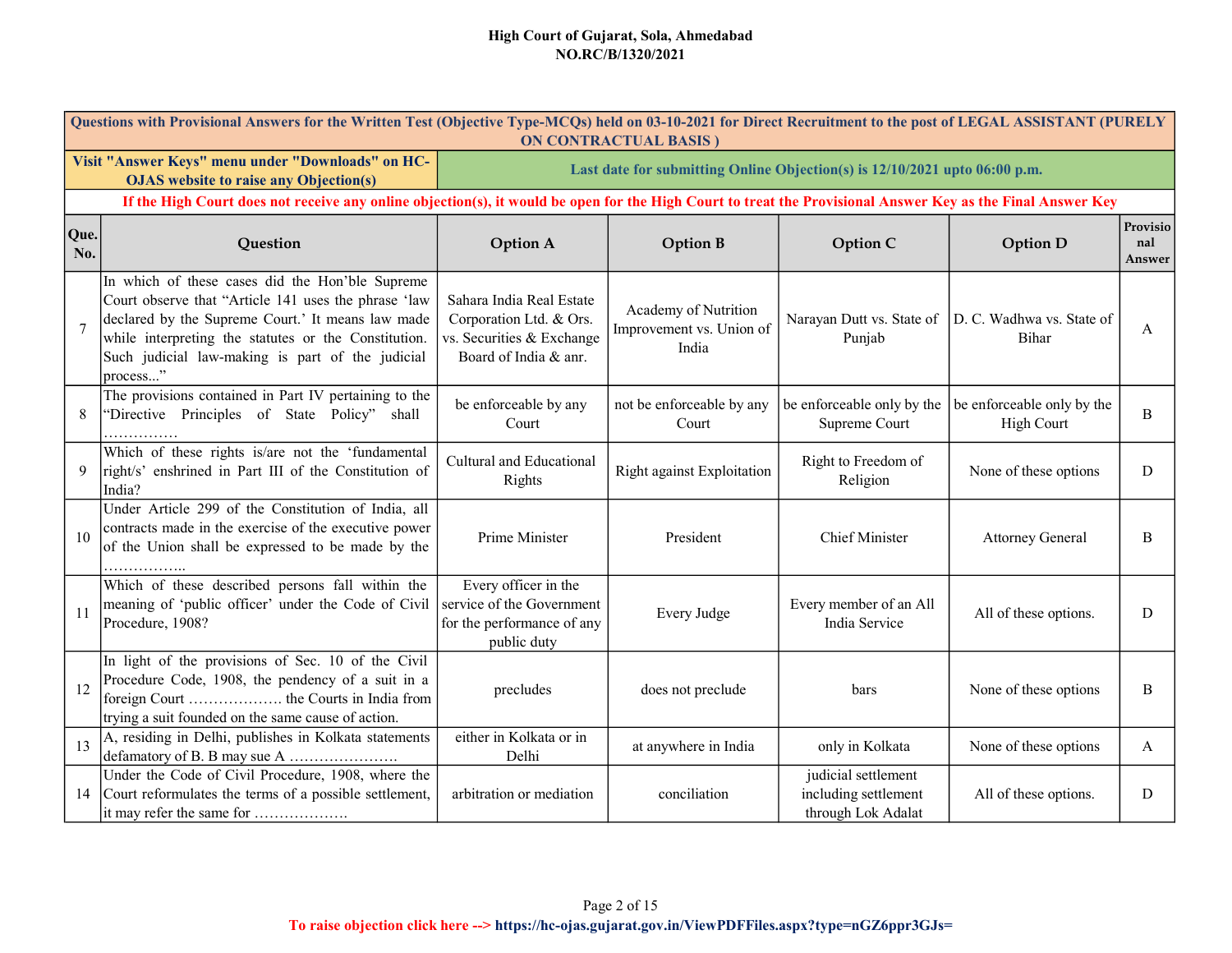|             | Questions with Provisional Answers for the Written Test (Objective Type-MCQs) held on 03-10-2021 for Direct Recruitment to the post of LEGAL ASSISTANT (PURELY<br><b>ON CONTRACTUAL BASIS)</b>                                                                            |                                                                                                                                                                         |                                                                                                                                                                                                                                                                                                                |                                                                                                                                                                                            |                       |                           |  |  |  |  |
|-------------|---------------------------------------------------------------------------------------------------------------------------------------------------------------------------------------------------------------------------------------------------------------------------|-------------------------------------------------------------------------------------------------------------------------------------------------------------------------|----------------------------------------------------------------------------------------------------------------------------------------------------------------------------------------------------------------------------------------------------------------------------------------------------------------|--------------------------------------------------------------------------------------------------------------------------------------------------------------------------------------------|-----------------------|---------------------------|--|--|--|--|
|             | Visit "Answer Keys" menu under "Downloads" on HC-<br><b>OJAS</b> website to raise any Objection(s)                                                                                                                                                                        |                                                                                                                                                                         | Last date for submitting Online Objection(s) is 12/10/2021 upto 06:00 p.m.                                                                                                                                                                                                                                     |                                                                                                                                                                                            |                       |                           |  |  |  |  |
|             | If the High Court does not receive any online objection(s), it would be open for the High Court to treat the Provisional Answer Key as the Final Answer Key                                                                                                               |                                                                                                                                                                         |                                                                                                                                                                                                                                                                                                                |                                                                                                                                                                                            |                       |                           |  |  |  |  |
| Que.<br>No. | Question                                                                                                                                                                                                                                                                  | <b>Option A</b>                                                                                                                                                         | <b>Option B</b>                                                                                                                                                                                                                                                                                                | Option C                                                                                                                                                                                   | <b>Option D</b>       | Provisio<br>nal<br>Answer |  |  |  |  |
| 15          | If a party has obtained an order for leave to amend but<br>no time is limited for carrying out the amendment by<br>that order, he will have to carry out such amendment<br>within  days from the date of the order.                                                       | 7                                                                                                                                                                       | 10                                                                                                                                                                                                                                                                                                             | 12                                                                                                                                                                                         | 14                    | D                         |  |  |  |  |
| 16          | Subject to the provisions of Section 21 of the<br>Limitation Act, 1963, the proceedings as against any<br>person added as defendant shall be deemed to have<br>begun only                                                                                                 | on the plaint being<br>amended                                                                                                                                          | on the service of the<br>summons                                                                                                                                                                                                                                                                               | on the passing of the order<br>by the Court                                                                                                                                                | None of these options | B                         |  |  |  |  |
| 17          | In a suit before the Civil Court, admissions of fact<br>have been made in the pleading. Choose the correct<br>option.                                                                                                                                                     | The Court shall not rely<br>upon such admissions and<br>should carry on with the<br>full fledged trial.                                                                 | The Court may at any<br>stage of the suit, upon the<br>application of any party or<br>of its own motion and<br>without waiting for the<br>determination of any other<br>question between the<br>parties, make such order or<br>give such judgment as it<br>may think fit, having<br>regard to such admissions. | Order 14 of the Code,<br>1908 states that the Court<br>shall pronounce judgment<br>on all issues and therefore<br>at no cost the Court shall<br>dispose of the suit on such<br>admissions. | None of these options | B                         |  |  |  |  |
| 18          | Where the plaintiff is a minor or other person to whom<br>the provisions contained in Rules 1 to 14 of Order<br>XXXII of the Code of Civil Procedure, 1908 extend,<br>what is the correct position of law as regards the<br>abandonment of the suit or part of the claim? | At any time after the<br>institution of a suit, the<br>plaintiff may abandon his<br>suit or abandon a part of<br>his claim, as against all or<br>any of the defendants. | At any time after the<br>institution of a suit, the<br>plaintiff may abandon only<br>a part of his claim, as<br>against all or any of the<br>defendants.                                                                                                                                                       | Neither the suit nor any<br>part of the claim shall be<br>abandoned without the<br>leave of the Court.                                                                                     | None of these options | $\mathcal{C}$             |  |  |  |  |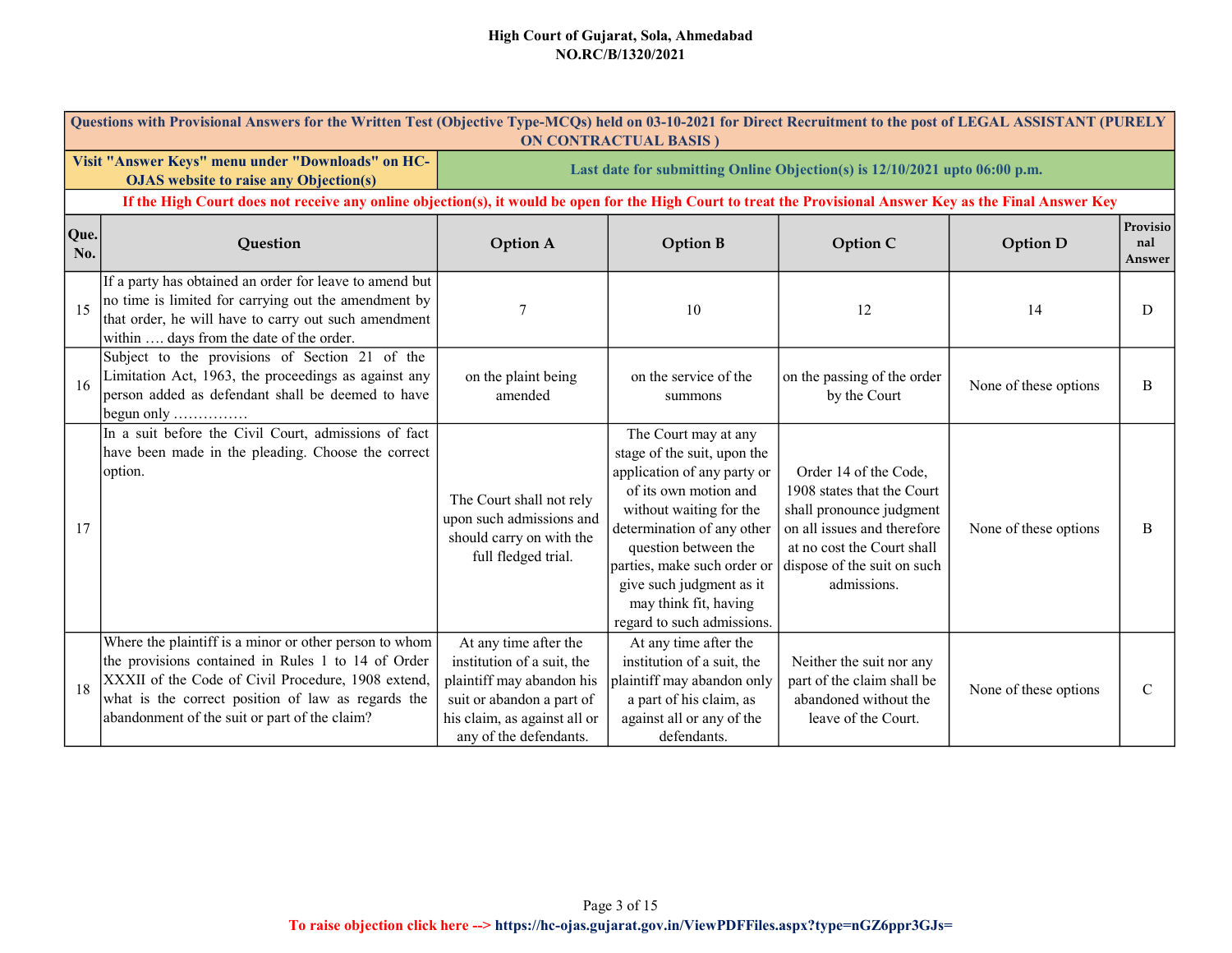|             | Questions with Provisional Answers for the Written Test (Objective Type-MCQs) held on 03-10-2021 for Direct Recruitment to the post of LEGAL ASSISTANT (PURELY<br><b>ON CONTRACTUAL BASIS)</b>                                                                                                                                                |                                                                                                                                                   |                                                                                                                                                 |                                                                                                                                         |                       |                           |  |  |  |  |
|-------------|-----------------------------------------------------------------------------------------------------------------------------------------------------------------------------------------------------------------------------------------------------------------------------------------------------------------------------------------------|---------------------------------------------------------------------------------------------------------------------------------------------------|-------------------------------------------------------------------------------------------------------------------------------------------------|-----------------------------------------------------------------------------------------------------------------------------------------|-----------------------|---------------------------|--|--|--|--|
|             | Visit "Answer Keys" menu under "Downloads" on HC-<br><b>OJAS</b> website to raise any Objection(s)                                                                                                                                                                                                                                            |                                                                                                                                                   | Last date for submitting Online Objection(s) is 12/10/2021 upto 06:00 p.m.                                                                      |                                                                                                                                         |                       |                           |  |  |  |  |
|             | If the High Court does not receive any online objection(s), it would be open for the High Court to treat the Provisional Answer Key as the Final Answer Key                                                                                                                                                                                   |                                                                                                                                                   |                                                                                                                                                 |                                                                                                                                         |                       |                           |  |  |  |  |
| Que.<br>No. | Question                                                                                                                                                                                                                                                                                                                                      | <b>Option A</b>                                                                                                                                   | <b>Option B</b>                                                                                                                                 | Option C                                                                                                                                | <b>Option D</b>       | Provisio<br>nal<br>Answer |  |  |  |  |
| 19          | Defendant in a Regular Civil Suit has filed an<br>application under Order 7 Rule 11 of the Code of Civil<br>Procedure, 1908 for rejection of the plaint. Civil<br>Court, after hearing the parties, has allowed the<br>application. Where would the appeal under the law lie,<br>if the party aggrieved wants to challenge the said<br>order? | Before the District Court<br>under Order 43 of C.P.C.,<br>1908                                                                                    | Before the District Court<br>under Order 41 of C.P.C.,<br>1908                                                                                  | Before the High Court<br>under Article 227 of the<br>Constitution of India                                                              | All of these options. | B                         |  |  |  |  |
| 20          | There are  Sections and  Orders (including<br>Repealed) in the Code of Civil Procedure, 1908.                                                                                                                                                                                                                                                 | 156, 49                                                                                                                                           | 156, 50                                                                                                                                         | 157, 53                                                                                                                                 | 158, 51               | D                         |  |  |  |  |
| 21          | Where a police officer arrests without warrant any<br>person other than a person accused of a non-bailable                                                                                                                                                                                                                                    | inform the person arrested<br>that he is entitled to be<br>released on bail and that<br>he may arrange for<br>sureties on his behalf              | inform the person arrested<br>that he will not be released<br>on bail                                                                           | inform the person arrested<br>that he will be released on<br>bail only by the order of<br>the High Court                                | None of these options | A                         |  |  |  |  |
| 22          | A warrant of arrest is directed to one or more police<br>officers. But, no police officer is immediately<br>available and immediate execution of the warrant is<br>necessary. What is the legal position under the Code<br>of Criminal Procedure, 1973?                                                                                       | The court issuing such a<br>warrant may direct it only<br>to police officers of<br>another district and they<br>shall have to execute the<br>same | The court issuing such a<br>warrant may direct it to<br>any other person or<br>persons, and such person<br>or persons shall execute<br>the same | The court issuing such a<br>warrant may wait till those<br>police officers are<br>available and then direct it<br>to them for execution | All of these options. | B                         |  |  |  |  |
| 23          | How shall the proclamation for person absconding be<br>published under sec. 82 of the Code of Criminal<br>Procedure, 1973?                                                                                                                                                                                                                    | By affixing it to some<br>conspicuous part of the<br>house in which such<br>person ordinarily resides                                             | By affixing a copy thereof<br>to some conspicuous part<br>of the Court-house                                                                    | By publicly reading it in<br>some conspicuous place of<br>the town or village in<br>which such person<br>ordinarily resides             | All of these options. | D                         |  |  |  |  |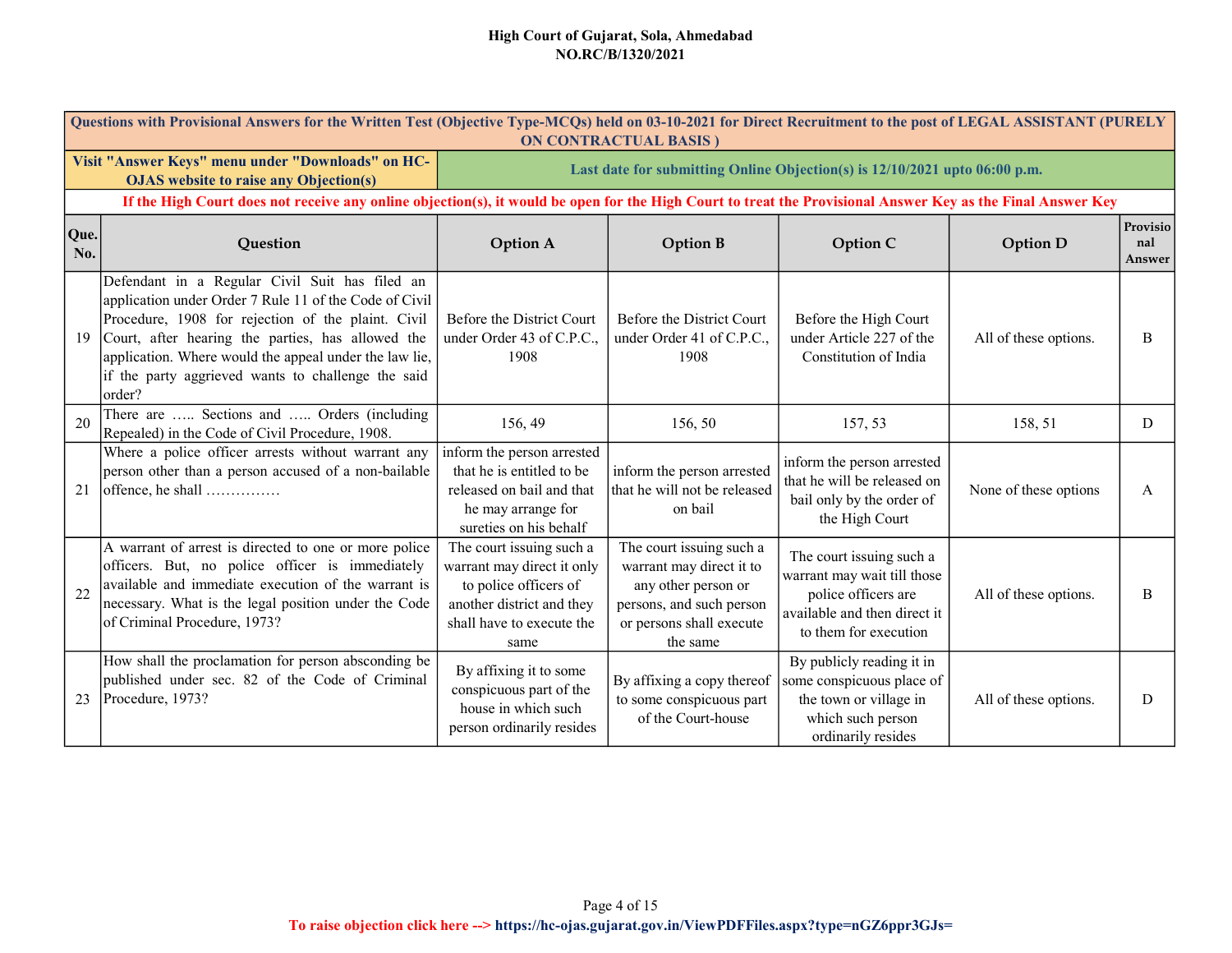|             | Questions with Provisional Answers for the Written Test (Objective Type-MCQs) held on 03-10-2021 for Direct Recruitment to the post of LEGAL ASSISTANT (PURELY<br><b>ON CONTRACTUAL BASIS</b> )                                                                                                                                                                                                                                                                                                                                                               |                                                                                                                                                             |                                                                                                                                          |                                                                                                                  |                         |                           |  |  |  |
|-------------|---------------------------------------------------------------------------------------------------------------------------------------------------------------------------------------------------------------------------------------------------------------------------------------------------------------------------------------------------------------------------------------------------------------------------------------------------------------------------------------------------------------------------------------------------------------|-------------------------------------------------------------------------------------------------------------------------------------------------------------|------------------------------------------------------------------------------------------------------------------------------------------|------------------------------------------------------------------------------------------------------------------|-------------------------|---------------------------|--|--|--|
|             | Visit "Answer Keys" menu under "Downloads" on HC-<br><b>OJAS</b> website to raise any Objection(s)                                                                                                                                                                                                                                                                                                                                                                                                                                                            |                                                                                                                                                             | Last date for submitting Online Objection(s) is 12/10/2021 upto 06:00 p.m.                                                               |                                                                                                                  |                         |                           |  |  |  |
|             | If the High Court does not receive any online objection(s), it would be open for the High Court to treat the Provisional Answer Key as the Final Answer Key                                                                                                                                                                                                                                                                                                                                                                                                   |                                                                                                                                                             |                                                                                                                                          |                                                                                                                  |                         |                           |  |  |  |
| Que.<br>No. | Question                                                                                                                                                                                                                                                                                                                                                                                                                                                                                                                                                      | <b>Option A</b>                                                                                                                                             | <b>Option B</b>                                                                                                                          | Option C                                                                                                         | <b>Option D</b>         | Provisio<br>nal<br>Answer |  |  |  |
| 24          | If, after consideration of the record of the case before<br>the court of sessions, the documents submitted<br>therewith, and hearing the submissions of the accused<br>and the prosecution, the Judge is of the opinion that<br>there is ground for presuming that the accused has<br>committed an offence exclusively triable by the Court,<br>$he$                                                                                                                                                                                                          | shall pass a judgment of<br>conviction and then hear<br>the accused on the<br>quantum of punishment                                                         | shall discharge the<br>accused and record his<br>reasons for so doing                                                                    | shall frame in writing a<br>charge against the accused                                                           | None of these options   | $\mathcal{C}$             |  |  |  |
| 25          | The power of any Court to summon material witness,<br>or examine person present or re-examine any witness<br>already examined is found in which of these sections<br>of the Code of Criminal Procedure, 1973?                                                                                                                                                                                                                                                                                                                                                 | Section 309                                                                                                                                                 | Section 310                                                                                                                              | Section 311                                                                                                      | Section 312             | $\mathcal{C}$             |  |  |  |
| 26          | Choose the correct statement in light of the provisions<br>streaming through Section 313 of the Code of<br>Criminal Procedure, 1973?                                                                                                                                                                                                                                                                                                                                                                                                                          | The accused shall not<br>render himself liable to<br>punishment by refusing to<br>answer the questions put<br>to him, or by giving false<br>answers to them | The Court may take help<br>of Prosecutor and Defence<br>Counsel in preparing<br>relevant questions which<br>are to be put to the accused | The Court may permit<br>filing of written statement<br>by the accused as<br>sufficient compliance of<br>sec. 313 | All of these options.   | D                         |  |  |  |
| 27          | In which of these cases did the Hon'ble Supreme<br>Court conclude that ' i) Police has the statutory<br>right and duty under the relevant provisions under the<br>Code of Criminal Procedure contained in Chapter XIV<br>of the Code to investigate into a cognizable offence; ii)<br>Courts would not thwart any investigation into the<br>cognizable offences; iii) It is only in cases where no<br>cognizable offence or offence of any kind is disclosed<br>in the first information report that the Court will not<br>permit an investigation to go on'? | M/s. Neeharika<br>Infrastructure Pvt. Ltd. vs.<br>State of Maharashtra and<br>others                                                                        | Lalita Kumari vs. Govt. of<br>U.P. & Ors.                                                                                                | Shri Ram Naresh Yadav<br>vs. The State of Madhya<br>Pradesh                                                      | Rajnesh vs. Neha & Anr. | A                         |  |  |  |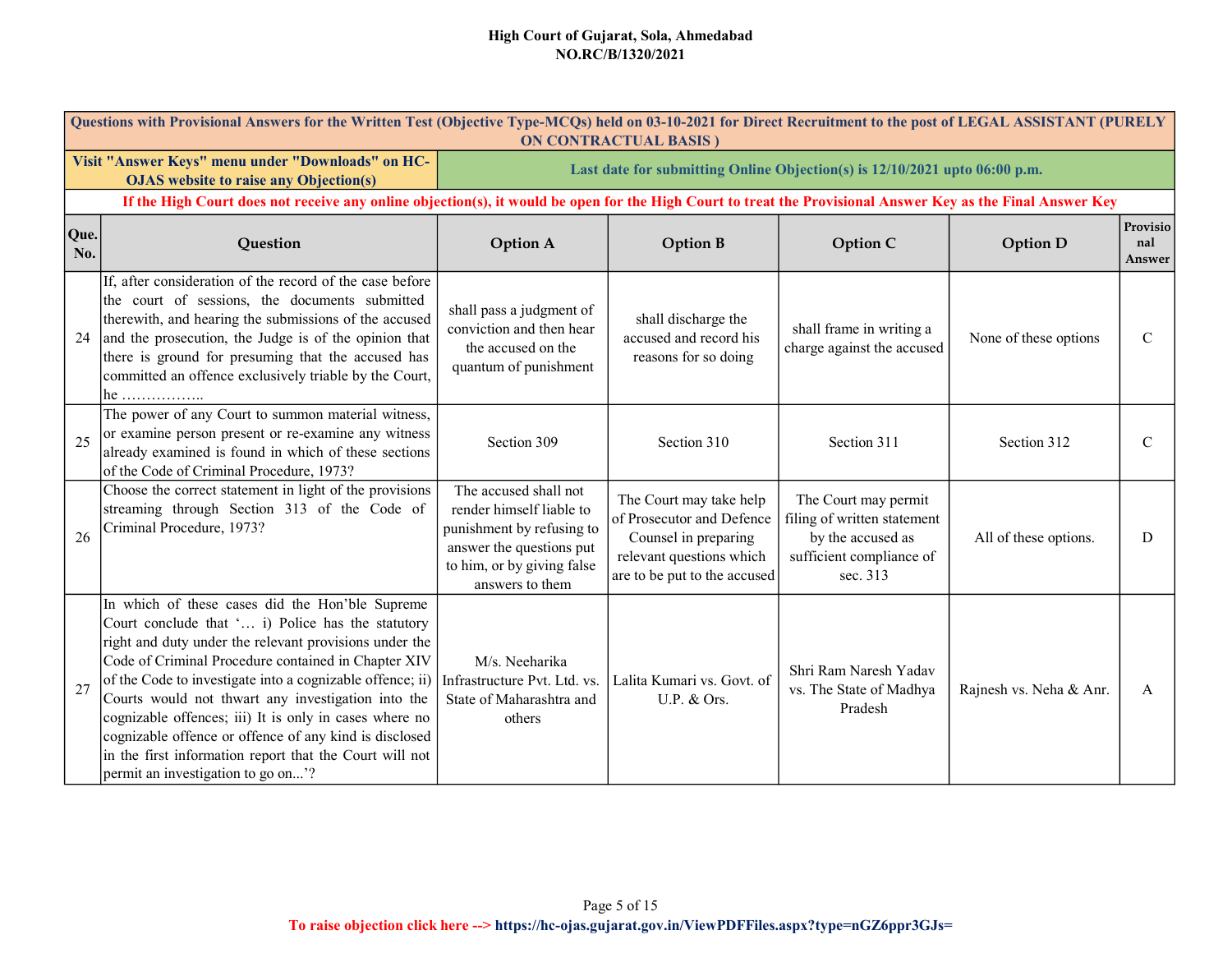|             | Questions with Provisional Answers for the Written Test (Objective Type-MCQs) held on 03-10-2021 for Direct Recruitment to the post of LEGAL ASSISTANT (PURELY<br><b>ON CONTRACTUAL BASIS</b> )                                                                                                                                                                                                                                                                                                                                                                                                                                                                                          |                                                                                                                                                                                                                                                                                             |                                                                                        |                                                                                                                   |                                   |                           |  |  |  |  |
|-------------|------------------------------------------------------------------------------------------------------------------------------------------------------------------------------------------------------------------------------------------------------------------------------------------------------------------------------------------------------------------------------------------------------------------------------------------------------------------------------------------------------------------------------------------------------------------------------------------------------------------------------------------------------------------------------------------|---------------------------------------------------------------------------------------------------------------------------------------------------------------------------------------------------------------------------------------------------------------------------------------------|----------------------------------------------------------------------------------------|-------------------------------------------------------------------------------------------------------------------|-----------------------------------|---------------------------|--|--|--|--|
|             | Visit "Answer Keys" menu under "Downloads" on HC-<br><b>OJAS</b> website to raise any Objection(s)                                                                                                                                                                                                                                                                                                                                                                                                                                                                                                                                                                                       | Last date for submitting Online Objection(s) is 12/10/2021 upto 06:00 p.m.                                                                                                                                                                                                                  |                                                                                        |                                                                                                                   |                                   |                           |  |  |  |  |
|             | If the High Court does not receive any online objection(s), it would be open for the High Court to treat the Provisional Answer Key as the Final Answer Key                                                                                                                                                                                                                                                                                                                                                                                                                                                                                                                              |                                                                                                                                                                                                                                                                                             |                                                                                        |                                                                                                                   |                                   |                           |  |  |  |  |
| Que.<br>No. | Question                                                                                                                                                                                                                                                                                                                                                                                                                                                                                                                                                                                                                                                                                 | <b>Option A</b>                                                                                                                                                                                                                                                                             | <b>Option B</b>                                                                        | <b>Option C</b>                                                                                                   | <b>Option D</b>                   | Provisio<br>nal<br>Answer |  |  |  |  |
| 28          | In which of these cases did the Hon'ble Supreme<br>Court while discussing the jurisdiction of the High<br>Court u/s. 397 of Cr.P.C. observe thus: ' As a<br>caveat it may be stated that the High Court while<br>exercising its aforestated jurisdiction ought to be<br>circumspectAlbeit, there should be interference,<br>may be, in exceptional cases, failing which there is<br>likelihood of serious prejudice to the rights of a<br>citizen. For example, when the contents of a complaint<br>or the other purported material on record is a brazen<br>attempt to prosecute an innocent person, it becomes<br>imperative upon the Court to prevent the abuse of<br>process of law' | Sanjay Kumar Rai vs.<br>State of Uttar Pradesh &<br>Anr.                                                                                                                                                                                                                                    | C.B.I. vs. Mustafa Ahmad<br>Dossa                                                      | Nani Gopal Biswas vs.<br>The Municipality of<br>Howrah                                                            | Jagriti Devi vs. State of<br>H.P. | A                         |  |  |  |  |
| 29          | Choose the correct statement from the options given in<br>light of the provisions flowing through sec. 6 of the<br>Specific Relief Act, 1963 pertaining to the Suit by<br>person dispossessed of immovable property.                                                                                                                                                                                                                                                                                                                                                                                                                                                                     | If any person is<br>dispossessed without his<br>consent of immovable<br>property otherwise than in<br>due course of law, he or<br>any person claiming<br>through him may, by suit,<br>recover possession thereof,<br>notwithstanding any other<br>title that may be set up in<br>such suit. | No suit $u/s$ . 6 of the said<br>Act, 1963 shall be brought<br>against the Government. | No appeal shall lie from<br>any order or decree passed<br>in any suit instituted u/s. 6<br>of the said Act, 1963. | All of these options.             | D                         |  |  |  |  |
| 30          | Under Section 11 of the Specific Relief Act, 1963,<br>what would be the legal position if a Contract is made<br>by a trustee in excess of his powers or in breach of<br>trust?                                                                                                                                                                                                                                                                                                                                                                                                                                                                                                           | Contract cannot be<br>specifically enforced                                                                                                                                                                                                                                                 | Contract can be<br>specifically enforced                                               | Part of the contract can be<br>specifically enforced                                                              | Both the options B & C            | A                         |  |  |  |  |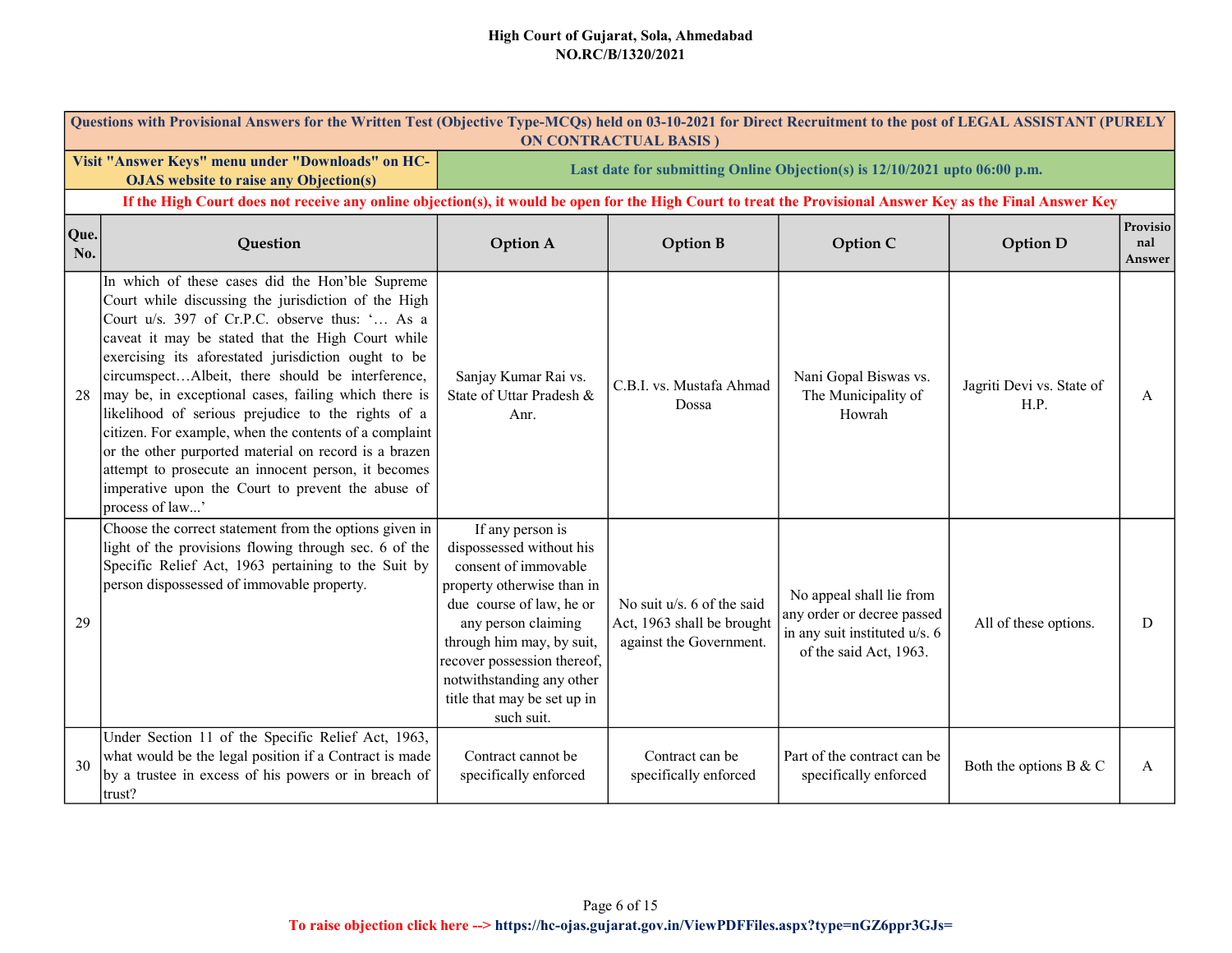|             | Questions with Provisional Answers for the Written Test (Objective Type-MCQs) held on 03-10-2021 for Direct Recruitment to the post of LEGAL ASSISTANT (PURELY<br><b>ON CONTRACTUAL BASIS)</b>                                                                                                                  |                                                                                                                                      |                                                                                 |                                                                     |                                              |                           |  |  |  |  |
|-------------|-----------------------------------------------------------------------------------------------------------------------------------------------------------------------------------------------------------------------------------------------------------------------------------------------------------------|--------------------------------------------------------------------------------------------------------------------------------------|---------------------------------------------------------------------------------|---------------------------------------------------------------------|----------------------------------------------|---------------------------|--|--|--|--|
|             | Visit "Answer Keys" menu under "Downloads" on HC-<br><b>OJAS</b> website to raise any Objection(s)                                                                                                                                                                                                              | Last date for submitting Online Objection(s) is 12/10/2021 upto 06:00 p.m.                                                           |                                                                                 |                                                                     |                                              |                           |  |  |  |  |
|             | If the High Court does not receive any online objection(s), it would be open for the High Court to treat the Provisional Answer Key as the Final Answer Key                                                                                                                                                     |                                                                                                                                      |                                                                                 |                                                                     |                                              |                           |  |  |  |  |
| Que.<br>No. | Question                                                                                                                                                                                                                                                                                                        | <b>Option A</b>                                                                                                                      | <b>Option B</b>                                                                 | Option C                                                            | <b>Option D</b>                              | Provisio<br>nal<br>Answer |  |  |  |  |
| 31          | Section 14 of the Specific Relief Act, 1963 which<br>relates to the 'Contracts not specifically enforceable'<br>was substituted by which of these Amendment Acts?                                                                                                                                               | The Specific Relief<br>(Amendment) Act, 2014                                                                                         | The Specific Relief<br>(Amendment) Act, 2016                                    | The Specific Relief<br>(Amendment) Act, 2018                        | The Specific Relief<br>(Amendment) Act, 2019 | $\mathcal{C}$             |  |  |  |  |
| 32          | Notwithstanding anything contained in sub-section (1)<br>of section 27 of the Specific Relief Act, 1963, the<br>Court may refuse to rescind the contract                                                                                                                                                        | where the contract is<br>unlawful for causes not<br>apparent on its face and<br>the defendant is more to<br>blame than the plaintiff | where the plaintiff has<br>expressly or impliedly<br>ratified the contract      | where the contract is<br>voidable or terminable by<br>the plaintiff | None of these options                        | B                         |  |  |  |  |
| 33          | In one suit, an injunction has been sought to restrain<br>the defendant from applying to any legislative body.<br>Choose the correct option.                                                                                                                                                                    | An injunction can be<br>granted                                                                                                      | Only Perpetual injunction<br>can be granted                                     | Only Mandatory<br>injunction can be granted                         | An injunction cannot be<br>granted           | D                         |  |  |  |  |
| 34          | Which of these is/are not included in the term 'trustee'<br>under the Limitation Act, 1963?                                                                                                                                                                                                                     | A person in wrongful<br>possession without title                                                                                     | A mortgagee remaining in<br>possession after the<br>mortgage has been satisfied | Benamidar                                                           | All of these options.                        | D                         |  |  |  |  |
| 35          | In one case, there is a delay in preferring an Appeal.<br>The appellant states in the delay condone application<br>that he was misled by the judgment of the High Court<br>in ascertaining or computing the prescribed period.<br>What is the legal position in light of Sec. 5 of the<br>Limitation Act, 1963? | May be a sufficient cause<br>within the meaning of sec.<br>5 of the said Act, 1963                                                   | This cannot be a sufficient<br>cause to condone the delay                       | This is abuse of the<br>process of the court                        | Both the options B & C                       | A                         |  |  |  |  |
| 36          | The period of limitation for preferring an Appeal to a<br>High Court from any decree or order under the Code<br>of Civil Procedure, 1908 is  days.                                                                                                                                                              | 30                                                                                                                                   | 60                                                                              | 90                                                                  | 120                                          | $\mathcal{C}$             |  |  |  |  |
| 37          | The period of limitation for preferring an application<br>for an order to set aside an abatement, under the Code<br>of Civil Procedure, 1908, is  days.                                                                                                                                                         | 30                                                                                                                                   | 60                                                                              | 90                                                                  | 120                                          | B                         |  |  |  |  |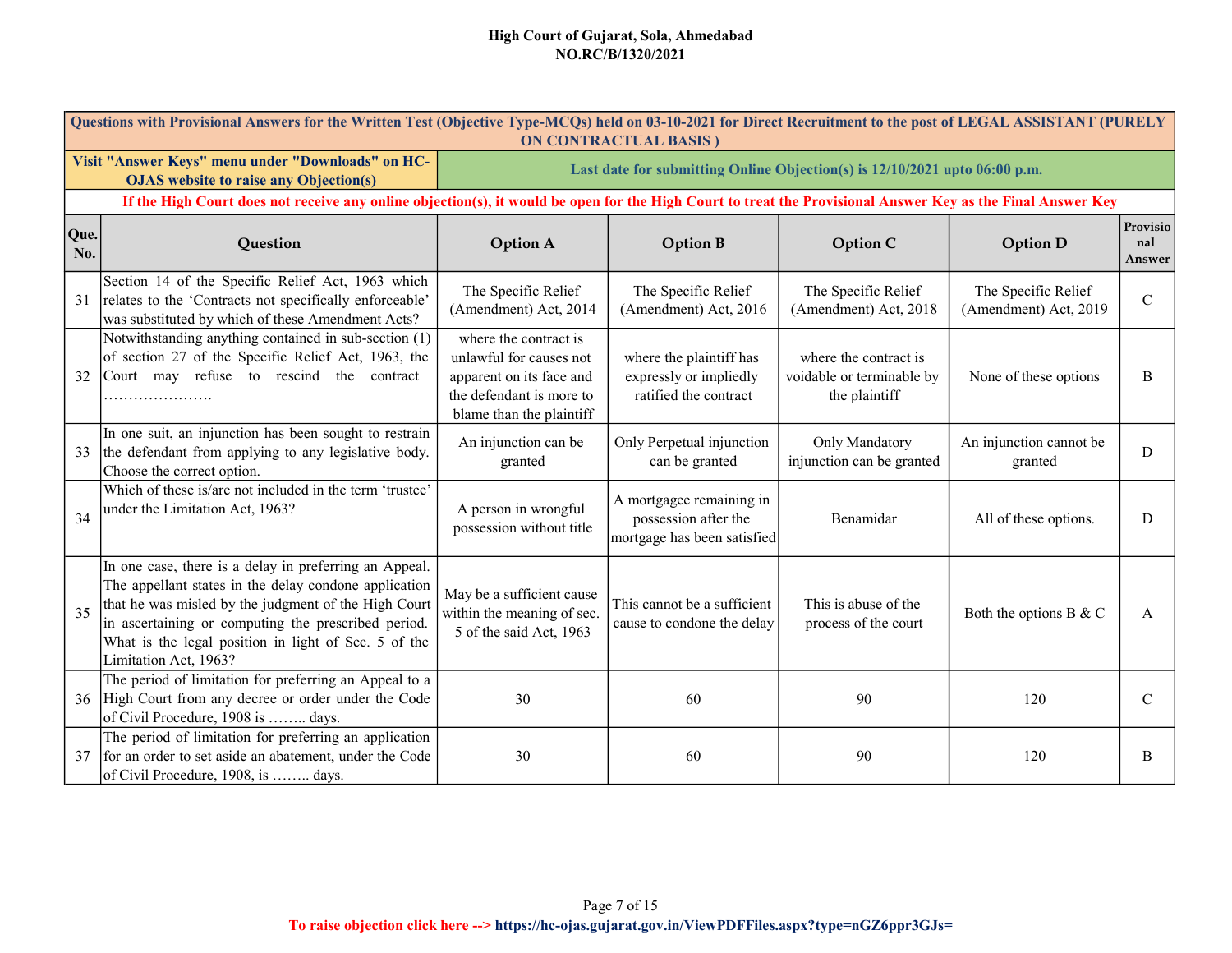|             | Questions with Provisional Answers for the Written Test (Objective Type-MCQs) held on 03-10-2021 for Direct Recruitment to the post of LEGAL ASSISTANT (PURELY<br><b>ON CONTRACTUAL BASIS)</b>                                                    |                                                                            |                                                                             |                                                                     |                                                                      |                           |  |  |  |  |
|-------------|---------------------------------------------------------------------------------------------------------------------------------------------------------------------------------------------------------------------------------------------------|----------------------------------------------------------------------------|-----------------------------------------------------------------------------|---------------------------------------------------------------------|----------------------------------------------------------------------|---------------------------|--|--|--|--|
|             | Visit "Answer Keys" menu under "Downloads" on HC-<br><b>OJAS</b> website to raise any Objection(s)                                                                                                                                                | Last date for submitting Online Objection(s) is 12/10/2021 upto 06:00 p.m. |                                                                             |                                                                     |                                                                      |                           |  |  |  |  |
|             | If the High Court does not receive any online objection(s), it would be open for the High Court to treat the Provisional Answer Key as the Final Answer Key                                                                                       |                                                                            |                                                                             |                                                                     |                                                                      |                           |  |  |  |  |
| Que.<br>No. | Question                                                                                                                                                                                                                                          | <b>Option A</b>                                                            | <b>Option B</b>                                                             | Option C                                                            | <b>Option D</b>                                                      | Provisio<br>nal<br>Answer |  |  |  |  |
| 38          | Whoever does anything with the intention of causing<br>wrongful gain to one person or wrongful loss to<br>another person, is said to do that thing                                                                                                | with coercion                                                              | dishonestly                                                                 | with undue influence                                                | None of these options                                                | B                         |  |  |  |  |
| 39          | Under the scheme of the Indian Penal Code, 1860,<br>nothing is an offence which is done by a child under<br>years of age.                                                                                                                         | 7                                                                          | 9                                                                           | 12                                                                  | 16                                                                   | A                         |  |  |  |  |
| 40          | Z is carried off by a tiger. A fires at the tiger knowing<br>it to be likely that the shot may kill Z, but not<br>intending to kill Z, and in good faith intending Z's<br>benefit, his shot gives Z a mortal wound. Choose the<br>correct option. | A has committed the<br>offence of murder                                   | A has committed the<br>offence of attempt to<br>murder                      | A has committed the<br>offence of grievous hurt                     | A has committed no<br>offence                                        | D                         |  |  |  |  |
| 41          | Under the Indian Penal Code, 1860, whoever is a<br>member of an unlawful assembly, shall be punished<br>with imprisonment of either description for a term<br>which may extend to                                                                 | with both                                                                  | three years, or with fine, or   six months, or with fine, or  <br>with both | two years, or with fine, or<br>with both                            | one year, or with fine, or<br>with both                              | B                         |  |  |  |  |
| 42          | The offence of 'Obstructing public servant in<br>discharge of public functions' is classified as one<br>which is  [Choose the suitable option]                                                                                                    | Compoundable                                                               | Non-compoundable                                                            | Cognizable                                                          | Non-bailable                                                         | B                         |  |  |  |  |
| 43          | The offence of 'Culpable Homicide not amounting to<br>murder' is classified as one which is                                                                                                                                                       | Cognizable, Bailable and<br>Compoundable                                   | Non-cognizable, Non-<br>bailable and<br>Compoundable                        | Non-cognizable, Non-<br>bailable and Non-<br>compoundable           | Cognizable, Non-bailable<br>and Non-compoundable                     | D                         |  |  |  |  |
| 44          | In the classification of offences under the first<br>schedule of Cr.P.C., 1973, the offence of 'Thug' is<br>classified as one which is                                                                                                            | Triable by the Magistrate<br>of first class                                | Triable by any Magistrate                                                   | Triable by Court of Session                                         | Triable by the District<br>Magistrate                                | $\mathsf{C}$              |  |  |  |  |
| 45          | The offence of 'Voyeurism' in Sec.354C of the Indian<br>Penal Code, 1860 was inserted by which of these<br>Amendment Acts?                                                                                                                        | The Criminal Law<br>(Amendment) Act, 2013<br>$(13 \text{ of } 2013)$       | The Criminal Law<br>(Amendment) Act, 2018<br>(22 of 2018)                   | The Criminal Law<br>(Amendment) Act, 2005<br>$(2 \text{ of } 2006)$ | The Criminal Law<br>(Amendment) Act, 2005<br>$(25 \text{ of } 2005)$ | A                         |  |  |  |  |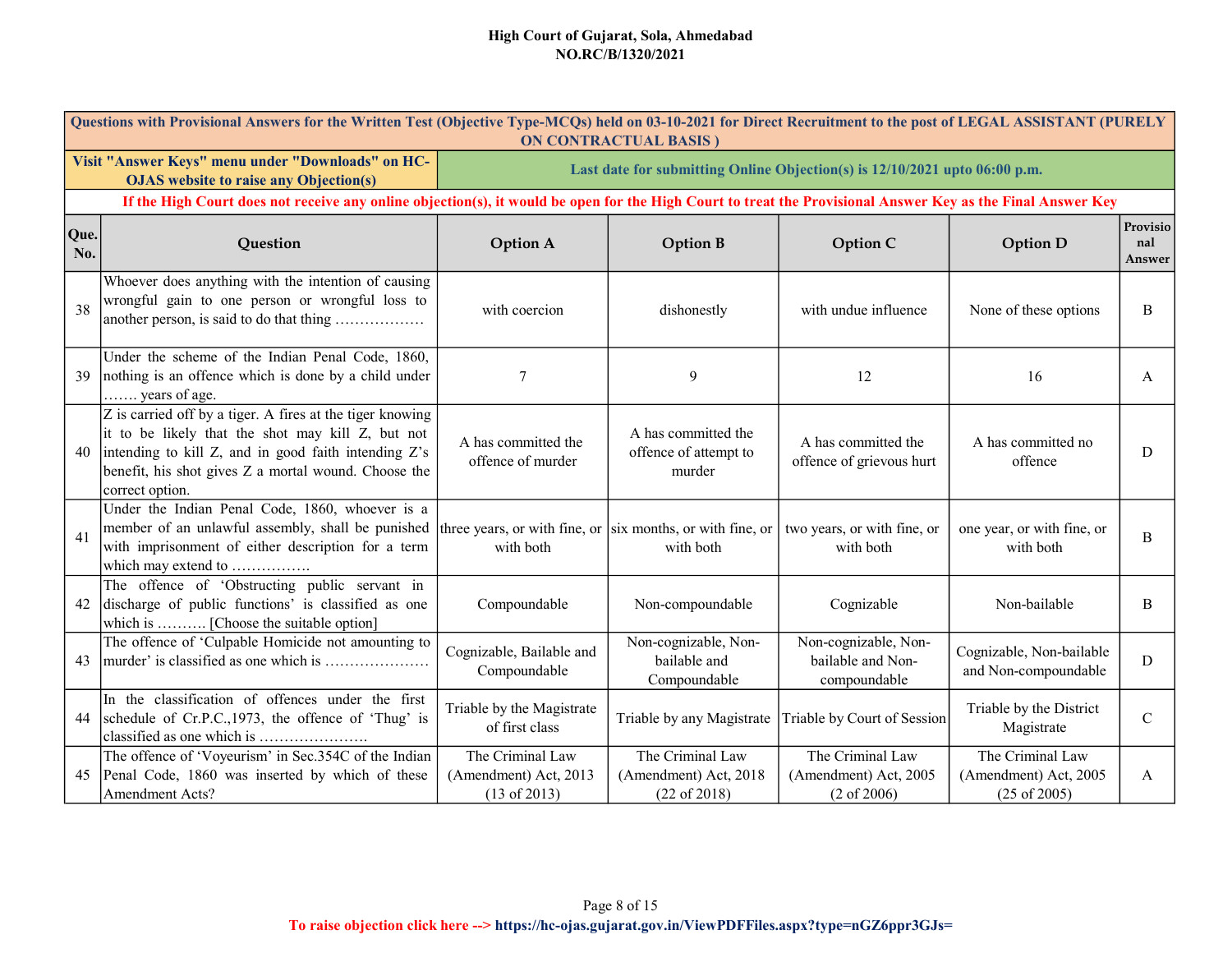|             | Questions with Provisional Answers for the Written Test (Objective Type-MCQs) held on 03-10-2021 for Direct Recruitment to the post of LEGAL ASSISTANT (PURELY<br><b>ON CONTRACTUAL BASIS)</b>                                                                                                                                                                                                                                             |                                                                            |                                                                                                                                   |                                                                                                                                    |                           |                           |  |  |  |  |
|-------------|--------------------------------------------------------------------------------------------------------------------------------------------------------------------------------------------------------------------------------------------------------------------------------------------------------------------------------------------------------------------------------------------------------------------------------------------|----------------------------------------------------------------------------|-----------------------------------------------------------------------------------------------------------------------------------|------------------------------------------------------------------------------------------------------------------------------------|---------------------------|---------------------------|--|--|--|--|
|             | Visit "Answer Keys" menu under "Downloads" on HC-<br><b>OJAS</b> website to raise any Objection(s)                                                                                                                                                                                                                                                                                                                                         | Last date for submitting Online Objection(s) is 12/10/2021 upto 06:00 p.m. |                                                                                                                                   |                                                                                                                                    |                           |                           |  |  |  |  |
|             | If the High Court does not receive any online objection(s), it would be open for the High Court to treat the Provisional Answer Key as the Final Answer Key                                                                                                                                                                                                                                                                                |                                                                            |                                                                                                                                   |                                                                                                                                    |                           |                           |  |  |  |  |
| Que.<br>No. | Question                                                                                                                                                                                                                                                                                                                                                                                                                                   | <b>Option A</b>                                                            | <b>Option B</b>                                                                                                                   | Option C                                                                                                                           | <b>Option D</b>           | Provisio<br>nal<br>Answer |  |  |  |  |
| 46          | Section 376AB was inserted in the Indian Penal Code,<br>1860, which states that: Whoever commits rape on a<br>woman under  of age shall be punished with<br>rigorous imprisonment for a term which shall not be<br>less than twenty years, but which may extend to<br>imprisonment for life, which shall mean imprisonment<br>for the remainder of that person's natural life, and<br>with fine or with death. [Choose the correct option] | 9 years                                                                    | 10 years                                                                                                                          | 12 years                                                                                                                           | 16 years                  | $\mathbf C$               |  |  |  |  |
| 47          | A proposes, by a letter sent by post, to sell his house to<br>B. B accepts the proposal by a letter sent by post.<br>When may A revoke his proposal? [Answer in light of<br>the provisions streaming under the Indian Contract<br>Act, 1872]                                                                                                                                                                                               | At any point of time                                                       | At any time before or at<br>the moment when B posts<br>his letter of acceptance,<br>but not afterwards                            | At the time when A after<br>receiving the letter of<br>acceptance from B finds<br>that the sale price is<br>inadequate             | None of these options     | B                         |  |  |  |  |
| 48          | A agrees with B to discover treasure by magic.<br>[Choose the correct option]                                                                                                                                                                                                                                                                                                                                                              | The agreement is voidable                                                  | The agreement is void                                                                                                             | The agreement is partly<br>voidable                                                                                                | None of these options     | B                         |  |  |  |  |
| 49          | A becomes surety to C for B's conduct as manager in<br>C's bank. Afterwards, B and C contract, without A's<br>consent, that B's salary shall be raised, and that he<br>shall become liable for one-fourth of the losses on<br>overdrafts. B allows a customer to over-draw, and the<br>bank loses a sum of money. [Choose the correct option<br>in light of sec. 133 of the Indian Contract Act, 1872]                                     | A has to make good the<br>loss caused to the Bank                          | A is bound by the contract<br>of surety-ship irrespective<br>of the fact whether his<br>subsequent consent was<br>obtained or not | A is discharged from his<br>suretyship by the variance<br>made without his consent,<br>and is not liable to make<br>good this loss | Both the options<br>A & B | $\mathcal{C}$             |  |  |  |  |
| 50          | As regards creation of Agency, what is the correct<br>legal position qua consideration?                                                                                                                                                                                                                                                                                                                                                    | No consideration is<br>necessary to create an<br>agency                    | No agency can be created<br>without consideration                                                                                 | Consideration is an<br>essential part for creating<br>an agency                                                                    | Both the options B & C    | A                         |  |  |  |  |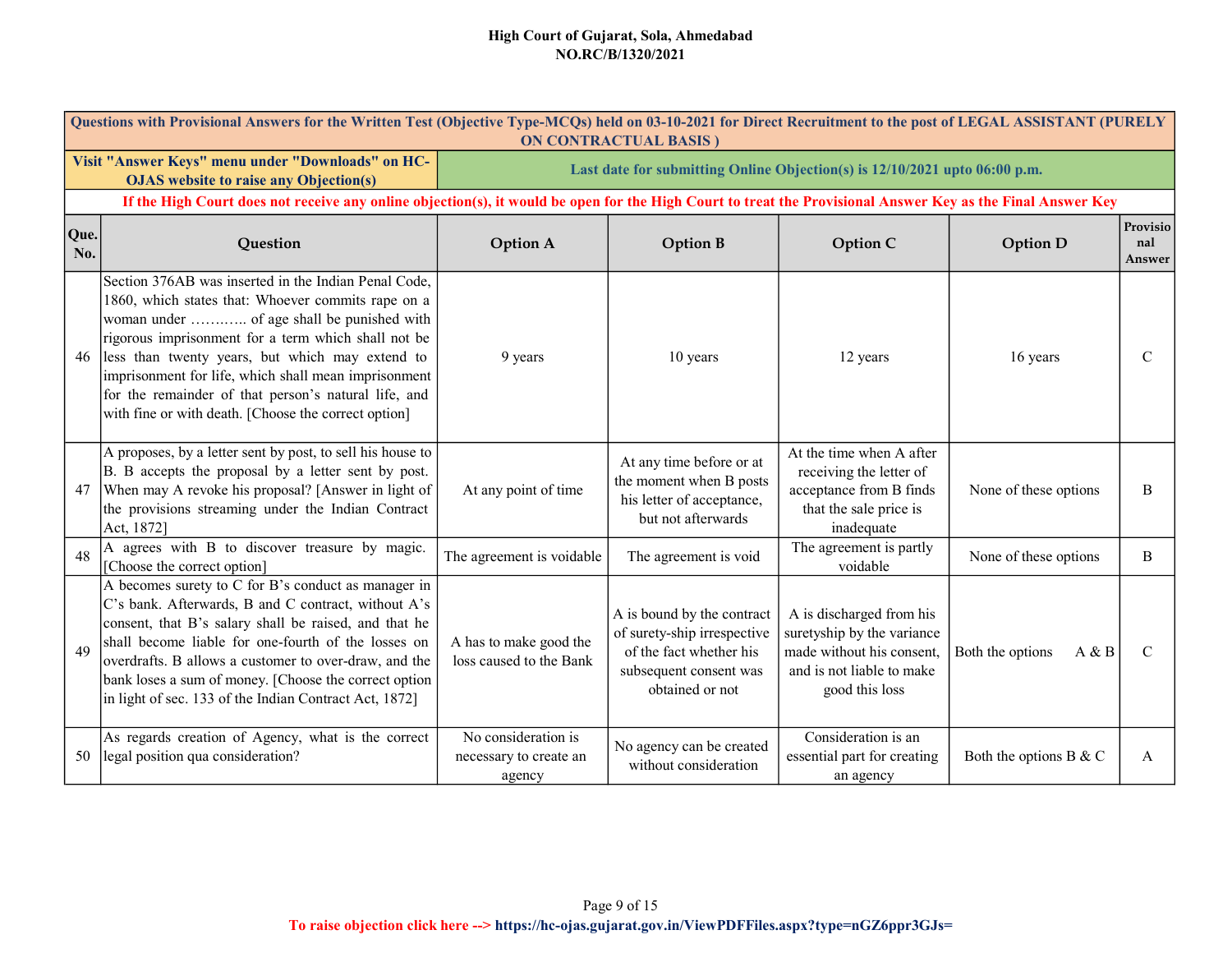|             | Questions with Provisional Answers for the Written Test (Objective Type-MCQs) held on 03-10-2021 for Direct Recruitment to the post of LEGAL ASSISTANT (PURELY<br><b>ON CONTRACTUAL BASIS</b> )                                                 |                                                                                                                          |                                                                                                                  |                                                                            |                           |                           |  |  |  |  |
|-------------|-------------------------------------------------------------------------------------------------------------------------------------------------------------------------------------------------------------------------------------------------|--------------------------------------------------------------------------------------------------------------------------|------------------------------------------------------------------------------------------------------------------|----------------------------------------------------------------------------|---------------------------|---------------------------|--|--|--|--|
|             | Visit "Answer Keys" menu under "Downloads" on HC-<br><b>OJAS</b> website to raise any Objection(s)                                                                                                                                              |                                                                                                                          |                                                                                                                  | Last date for submitting Online Objection(s) is 12/10/2021 upto 06:00 p.m. |                           |                           |  |  |  |  |
|             | If the High Court does not receive any online objection(s), it would be open for the High Court to treat the Provisional Answer Key as the Final Answer Key                                                                                     |                                                                                                                          |                                                                                                                  |                                                                            |                           |                           |  |  |  |  |
| Que.<br>No. | Question                                                                                                                                                                                                                                        | <b>Option A</b>                                                                                                          | <b>Option B</b>                                                                                                  | Option C                                                                   | <b>Option D</b>           | Provisio<br>nal<br>Answer |  |  |  |  |
|             | A gives authority to B to sell A's land, and to pay<br>himself, out of the proceeds, the debts due to him from<br>51 A. What is the law regarding revoking of the authority<br>and its termination in this case? [Choose the correct<br>option] | In the given case, A can<br>revoke this authority and<br>terminate the agency                                            | In the given case, A<br>cannot revoke this<br>authority, nor can it be<br>terminated by his insanity<br>or death | In the given case, A can<br>partly revoke this authority                   | Both the options $A \& C$ | B                         |  |  |  |  |
| 52          | Property of any kind may be transferred, except as<br>otherwise provided by the Transfer of Property Act,<br>1882 or by any other law for the time being in force.<br>In this context, choose the correct statement from the<br>given options.  | A mere right to sue cannot<br>be transferred                                                                             | An easement cannot be<br>transferred apart from the<br>dominant heritage                                         | Stipends allowed to<br>military cannot be<br>transferred                   | All of these options.     | D                         |  |  |  |  |
| 53          | The provisions regarding 'Rule against perpetuity' are<br>found in which of these Sections of the Transfer of<br>Property Act, 1882?                                                                                                            | Section 10                                                                                                               | Section 12                                                                                                       | Section 14                                                                 | Section 15                | $\mathsf{C}$              |  |  |  |  |
| 54 l        | Transfer of ownership in exchange for a price paid or<br>promised or part-paid and part-promised is called                                                                                                                                      | Part performance                                                                                                         | Sale                                                                                                             | License                                                                    | Gift                      | B                         |  |  |  |  |
| 55          | The question is whether a particular letter was<br>dispatched and whether it reached A. Which of these<br>statements is/are relevant fact/s?                                                                                                    | That it was the ordinary<br>course of business for all<br>letters put in a certain<br>place to be carried to the<br>post | That particular letter was<br>put in that certain place                                                          | That it was posted in due<br>course and was not<br>returned                | All of these options.     | D                         |  |  |  |  |
| 56          | Which of these is/are fact/s which the Court shall take<br>judicial note of?                                                                                                                                                                    | The rule of the road                                                                                                     | All laws in force in the<br>territory of India                                                                   | Articles of War for the<br>Indian Army                                     | All of these options.     | D                         |  |  |  |  |
| 57          | Primary evidence means                                                                                                                                                                                                                          | copies made from the<br>original by mechanical<br>process                                                                | copies made from or<br>compared with the original                                                                | the document itself<br>produced for the<br>inspection of the Court         | All of these options.     | $\mathsf{C}$              |  |  |  |  |
| 58          | The Court's power to make comparison of disputed<br>and admitted signature for just conclusion is found in<br>which of these Sections of the Evidence Act, 1872?                                                                                | Section 72                                                                                                               | Section 73                                                                                                       | Section 74                                                                 | Section 75                | B                         |  |  |  |  |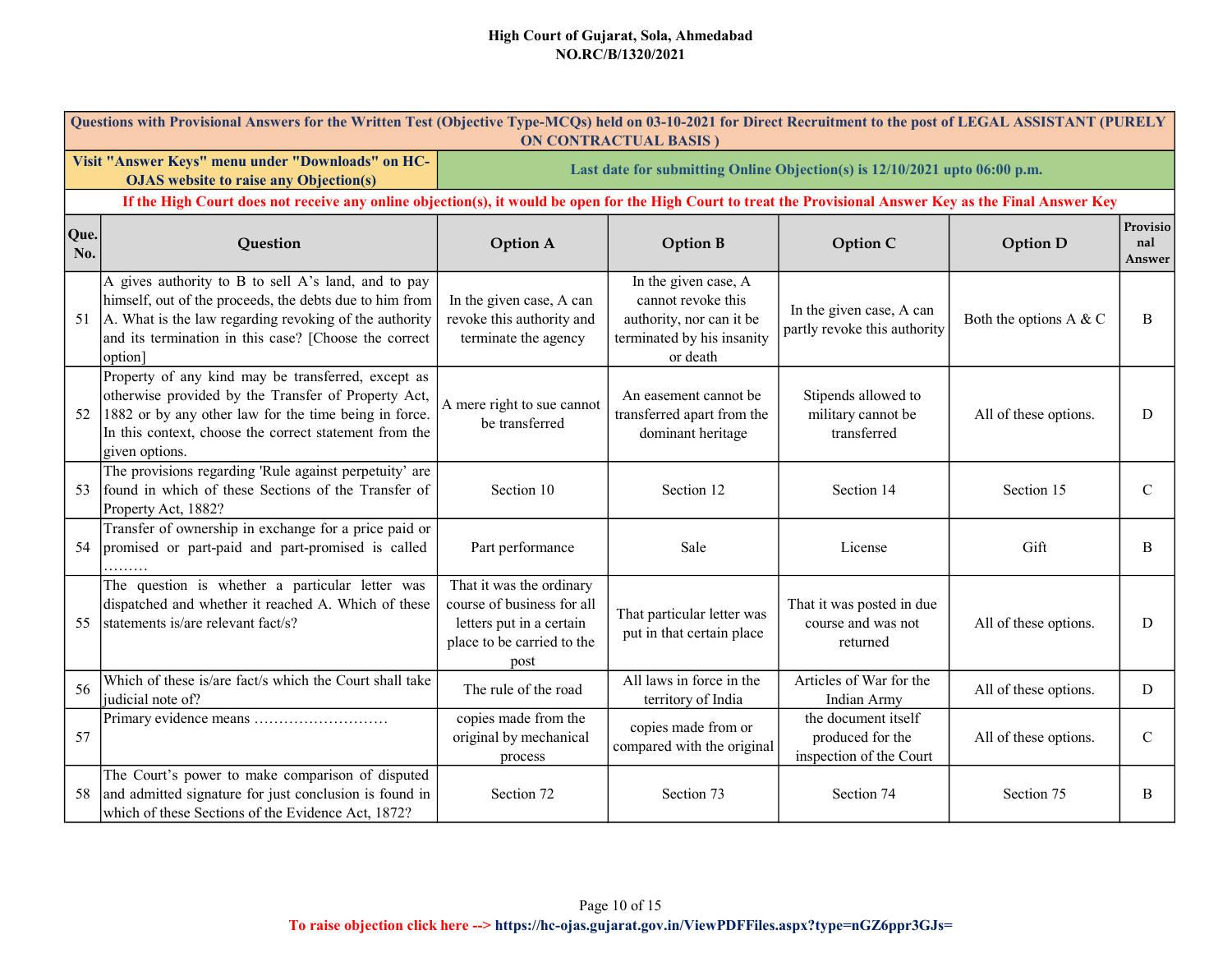|             | Questions with Provisional Answers for the Written Test (Objective Type-MCQs) held on 03-10-2021 for Direct Recruitment to the post of LEGAL ASSISTANT (PURELY<br><b>ON CONTRACTUAL BASIS)</b>                                             |                                                                                                                                                                                          |                                                                                                                                                                                      |                                                                                    |                        |                           |  |  |  |  |
|-------------|--------------------------------------------------------------------------------------------------------------------------------------------------------------------------------------------------------------------------------------------|------------------------------------------------------------------------------------------------------------------------------------------------------------------------------------------|--------------------------------------------------------------------------------------------------------------------------------------------------------------------------------------|------------------------------------------------------------------------------------|------------------------|---------------------------|--|--|--|--|
|             | Visit "Answer Keys" menu under "Downloads" on HC-<br><b>OJAS</b> website to raise any Objection(s)                                                                                                                                         |                                                                                                                                                                                          | Last date for submitting Online Objection(s) is 12/10/2021 upto 06:00 p.m.                                                                                                           |                                                                                    |                        |                           |  |  |  |  |
|             | If the High Court does not receive any online objection(s), it would be open for the High Court to treat the Provisional Answer Key as the Final Answer Key                                                                                |                                                                                                                                                                                          |                                                                                                                                                                                      |                                                                                    |                        |                           |  |  |  |  |
| Que.<br>No. | Question                                                                                                                                                                                                                                   | <b>Option A</b>                                                                                                                                                                          | <b>Option B</b>                                                                                                                                                                      | Option C                                                                           | <b>Option D</b>        | Provisio<br>nal<br>Answer |  |  |  |  |
| 59          | Which of these presumptions cannot be made by the<br>Court while dealing with the documents 30 years old<br>produced from any custody which the Court in the<br>particular case considers proper?                                          | Presumption that the<br>signature and every other<br>part of such document,<br>which purports to be in the<br>handwriting of any<br>particular person is in that<br>person's handwriting | Presumption that in case<br>of a document executed or<br>attested, that it was duly<br>executed and attested by<br>the persons by whom it<br>purports to be executed<br>and attested | Presumption that contents<br>of the same are true                                  | None of these options  | $\mathbf C$               |  |  |  |  |
| 60          | A desires a Court to give judgment that he is entitled<br>to certain land in the possession of B, by reasons of<br>facts which he asserts, and which B denies, to be true.<br>Choose the correct option as regards the burden of<br>proof. | A & B both shall have to<br>prove the facts asserted by<br>them                                                                                                                          | A must prove the<br>existence of those facts                                                                                                                                         | B must prove that A is not<br>entitled to the particular<br>land in his possession | None of these options  | B                         |  |  |  |  |
| 61          | The examination of a witness, subsequent to the cross-<br>examination by the party who called him, shall be<br>called his                                                                                                                  | rejoinder                                                                                                                                                                                | cross-examination                                                                                                                                                                    | re-examination                                                                     | None of these options  | $\mathbf C$               |  |  |  |  |
| 62          | The Court may, in its discretion, permit the person<br>who calls a witness to put any question to him which<br>might be put in cross-examination by the adverse<br>party. Where do you find it in the Evidence Act, 1872?                  | Section 137                                                                                                                                                                              | Section 141                                                                                                                                                                          | Section 142                                                                        | Section 154            | D                         |  |  |  |  |
| 63          | of witnesses shall in any case be required for the proof<br>of any fact.                                                                                                                                                                   | minimum two number                                                                                                                                                                       | minimum four number                                                                                                                                                                  | minimum six number                                                                 | no particular number   | D                         |  |  |  |  |
| 64          | In one case, the existence, condition or contents of the<br>original have been proved to be admitted in writing by<br>the person against whom it is proved. [Choose the<br>correct statement]                                              | Irrespective of the facts<br>given, Primary evidence is<br>required to be given by<br>producing the original<br>document itself otherwise<br>the case would fail                         | In peculiar facts given,<br>secondary evidence may<br>be given of the existence,<br>condition, or contents of<br>such a document                                                     | Law recognizes primary<br>evidence to be given at<br>any cost                      | Both the options A & C | B                         |  |  |  |  |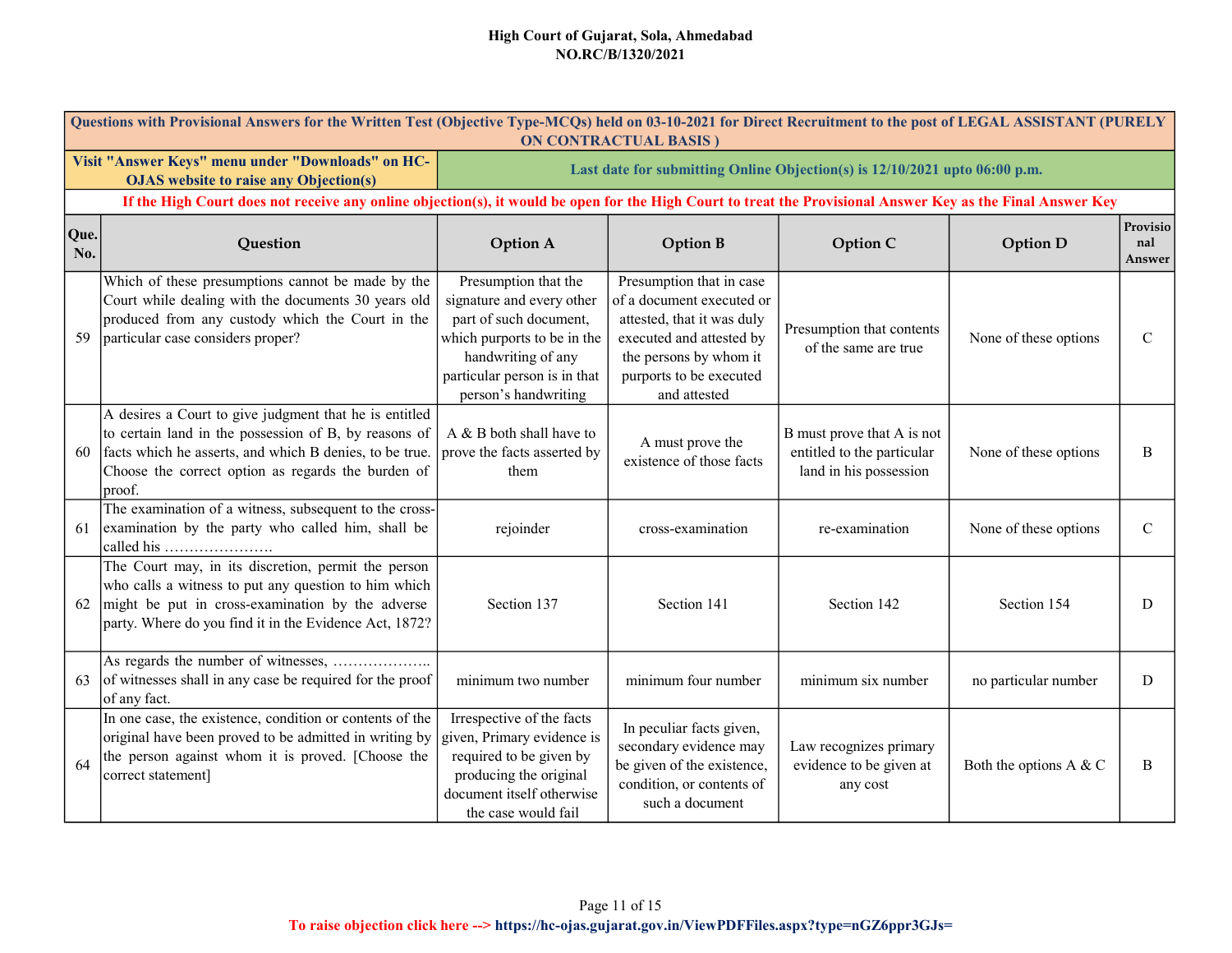|             | Questions with Provisional Answers for the Written Test (Objective Type-MCQs) held on 03-10-2021 for Direct Recruitment to the post of LEGAL ASSISTANT (PURELY<br><b>ON CONTRACTUAL BASIS)</b>                                                                              |                                                                            |                                                                                                            |                                                 |                       |                           |  |  |  |
|-------------|-----------------------------------------------------------------------------------------------------------------------------------------------------------------------------------------------------------------------------------------------------------------------------|----------------------------------------------------------------------------|------------------------------------------------------------------------------------------------------------|-------------------------------------------------|-----------------------|---------------------------|--|--|--|
|             | Visit "Answer Keys" menu under "Downloads" on HC-<br><b>OJAS</b> website to raise any Objection(s)                                                                                                                                                                          | Last date for submitting Online Objection(s) is 12/10/2021 upto 06:00 p.m. |                                                                                                            |                                                 |                       |                           |  |  |  |
|             | If the High Court does not receive any online objection(s), it would be open for the High Court to treat the Provisional Answer Key as the Final Answer Key                                                                                                                 |                                                                            |                                                                                                            |                                                 |                       |                           |  |  |  |
| Que.<br>No. | Question                                                                                                                                                                                                                                                                    | <b>Option A</b>                                                            | <b>Option B</b>                                                                                            | Option C                                        | <b>Option D</b>       | Provisio<br>nal<br>Answer |  |  |  |
| 65          | The period of limitation in an appeal from a sentence<br>of death passed by a court of session or by a High<br>Court in the exercise of its original criminal<br>jurisdiction, under the Code of Criminal Procedure,<br>shall be  days from the date of the sentence.       | 30                                                                         | 60                                                                                                         | 90                                              | 180                   | A                         |  |  |  |
| 66          | The period of limitation in preferring an application<br>for the enforcement of a decree granting a mandatory<br>injunction shall be  from the date of the<br>decree or where a date is fixed for performance, such<br>date.                                                | 60 days                                                                    | 180 days                                                                                                   | 3 years                                         | 12 years              | $\mathcal{C}$             |  |  |  |
| 67          | Where issues both of law and fact arise in the same<br>suit and the Court is of the opinion that the case or any<br>part thereof may be disposed of on an issue of law<br>only, it may try that issue first if it relates to                                                | the conduct and character<br>of the party                                  | the jurisdiction of the<br>Court or a bar to the suit<br>created by any law for the<br>time being in force | essential facts hitting the<br>root of the case | None of these options | B                         |  |  |  |
| 68          | Two or more persons are said to  when<br>they agree upon the same thing in the same sense.                                                                                                                                                                                  | rebuff                                                                     | spurn                                                                                                      | consent                                         | None of these options | $\mathcal{C}$             |  |  |  |
| 69          | Where a plaintiff omits to sue in respect of, or<br>intentionally relinquishes, any portion of his claim, he<br>shall not afterwards sue in respect of the portion so<br>omitted or relinquished. Where do you find this<br>provision in the Code of Civil Procedure, 1908? | Order 12 Rule 2(2)                                                         | Order 1 Rule 2(2)                                                                                          | Order 2 Rule 2(2)                               | Order 11 Rule 2(2)    | $\mathcal{C}$             |  |  |  |
| 70          | The period of Limitation for preferring an application<br>for which no period of limitation is provided<br>elsewhere in the third division of the schedule<br>appended to the Limitation Act 1963 is                                                                        | 12 years                                                                   | 3 years                                                                                                    | 180 days                                        | 60 days               | B                         |  |  |  |
| 71          | What lies beyond the Sun, the Moon and stars is a<br>three-dimensional area called                                                                                                                                                                                          | The Milky Way                                                              | <b>Black holes</b>                                                                                         | <b>Distant Quasars</b>                          | Space                 | D                         |  |  |  |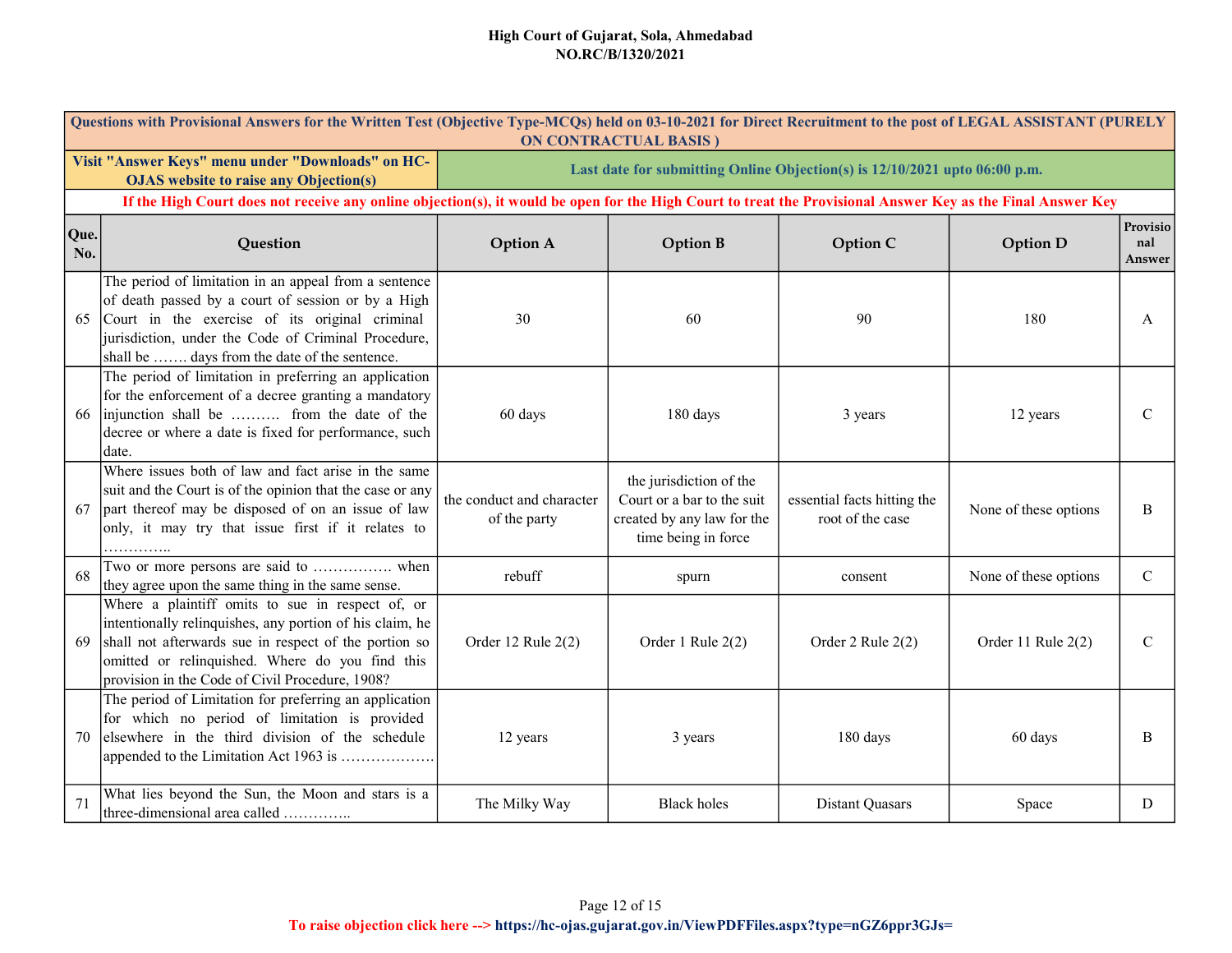| Questions with Provisional Answers for the Written Test (Objective Type-MCQs) held on 03-10-2021 for Direct Recruitment to the post of LEGAL ASSISTANT (PURELY<br><b>ON CONTRACTUAL BASIS)</b> |                                                                                                                              |                                                                            |                                          |                                         |                                              |                           |  |  |
|------------------------------------------------------------------------------------------------------------------------------------------------------------------------------------------------|------------------------------------------------------------------------------------------------------------------------------|----------------------------------------------------------------------------|------------------------------------------|-----------------------------------------|----------------------------------------------|---------------------------|--|--|
| Visit "Answer Keys" menu under "Downloads" on HC-<br><b>OJAS</b> website to raise any Objection(s)                                                                                             |                                                                                                                              | Last date for submitting Online Objection(s) is 12/10/2021 upto 06:00 p.m. |                                          |                                         |                                              |                           |  |  |
| If the High Court does not receive any online objection(s), it would be open for the High Court to treat the Provisional Answer Key as the Final Answer Key                                    |                                                                                                                              |                                                                            |                                          |                                         |                                              |                           |  |  |
| Que.<br>No.                                                                                                                                                                                    | Question                                                                                                                     | <b>Option A</b>                                                            | <b>Option B</b>                          | Option C                                | <b>Option D</b>                              | Provisio<br>nal<br>Answer |  |  |
| 72                                                                                                                                                                                             | itself'.                                                                                                                     | German Philosopher Hegel                                                   | American Philosopher<br>Dewey            | Indian Philosopher<br>Shankara          | Austrian Philosopher<br>Wittgenstein         | A                         |  |  |
| 73                                                                                                                                                                                             | The years which begin with the birth of Jesus Christ is                                                                      | Pre-historic                                                               | Anno Domini                              | Before Christ                           | None of these options                        | B                         |  |  |
| 74                                                                                                                                                                                             | The  is an important landmark in the<br>history of India which occurred during the governor-<br>generalship of Lord Canning. | Satyagrah movement                                                         | Dandi March                              | Bardoli movement                        | Revolt of 1857                               | D                         |  |  |
| 75                                                                                                                                                                                             | The Jallianwala Bagh Massacre took place on                                                                                  | 13.04.1917                                                                 | 13.04.1918                               | 13.04.1919                              | 13.04.1920                                   | $\mathcal{C}$             |  |  |
| 76                                                                                                                                                                                             | The famous site of 'Brindavan Gardens' is located in<br>which of these States?                                               | Karnataka                                                                  | <b>Uttar Pradesh</b>                     | Rajasthan                               | Himachal Pradesh                             | A                         |  |  |
| 77                                                                                                                                                                                             | To every action, there is an equal and opposite<br>reaction'. [Choose the correct option]                                    | This is Newton's first law<br>of motion                                    | This is Newton's second<br>law of motion | This is Newton's third law<br>of motion | This is Kepler's Laws of<br>planetary motion | $\mathbf C$               |  |  |
| 78                                                                                                                                                                                             | The largest gland of the human body weighing                                                                                 | Lymph                                                                      | Liver                                    | Pancreas                                | Ovaries                                      | B                         |  |  |
| 79                                                                                                                                                                                             | was the first Deputy Prime Minister of<br>India.                                                                             | Morarjibhai Desai                                                          | Dr. Zakir Hussain                        | Dr. S. Radhakrishnan                    | Sardar Vallabhbhai Patel                     | D                         |  |  |
| 80                                                                                                                                                                                             | The Newspaper 'Daily Mirror' is published in                                                                                 | London                                                                     | Paris                                    | Mumbai                                  | Washington                                   | A                         |  |  |
| 81                                                                                                                                                                                             | Choose the most appropriate preposition to fill the<br>blank in this sentence: 'We heard  it  our<br>meeting.'               | of, during                                                                 | at, through                              | at, during                              | of, through                                  | A                         |  |  |
| 82                                                                                                                                                                                             | Give the meaning of the idiom: 'A big shot'                                                                                  | Excellent target                                                           | Nice shot                                | Important person                        | White collar criminal                        | $\mathcal{C}$             |  |  |
| 83                                                                                                                                                                                             | Complete the sentence: 'Walking at three O'clock, I                                                                          | croak                                                                      | rumble                                   | clank                                   | ripple                                       | B                         |  |  |
| 84                                                                                                                                                                                             | When something is added either in the beginning or in<br>end, words formed in this way are<br>the                            | <b>Primary Derivatives</b>                                                 | <b>Secondary Derivatives</b>             | Demonstrative sources                   | None of these options                        | B                         |  |  |
| 85                                                                                                                                                                                             | Verb from the noun 'glory' will be                                                                                           | englory                                                                    | deglory                                  | glorious                                | glorify                                      | D                         |  |  |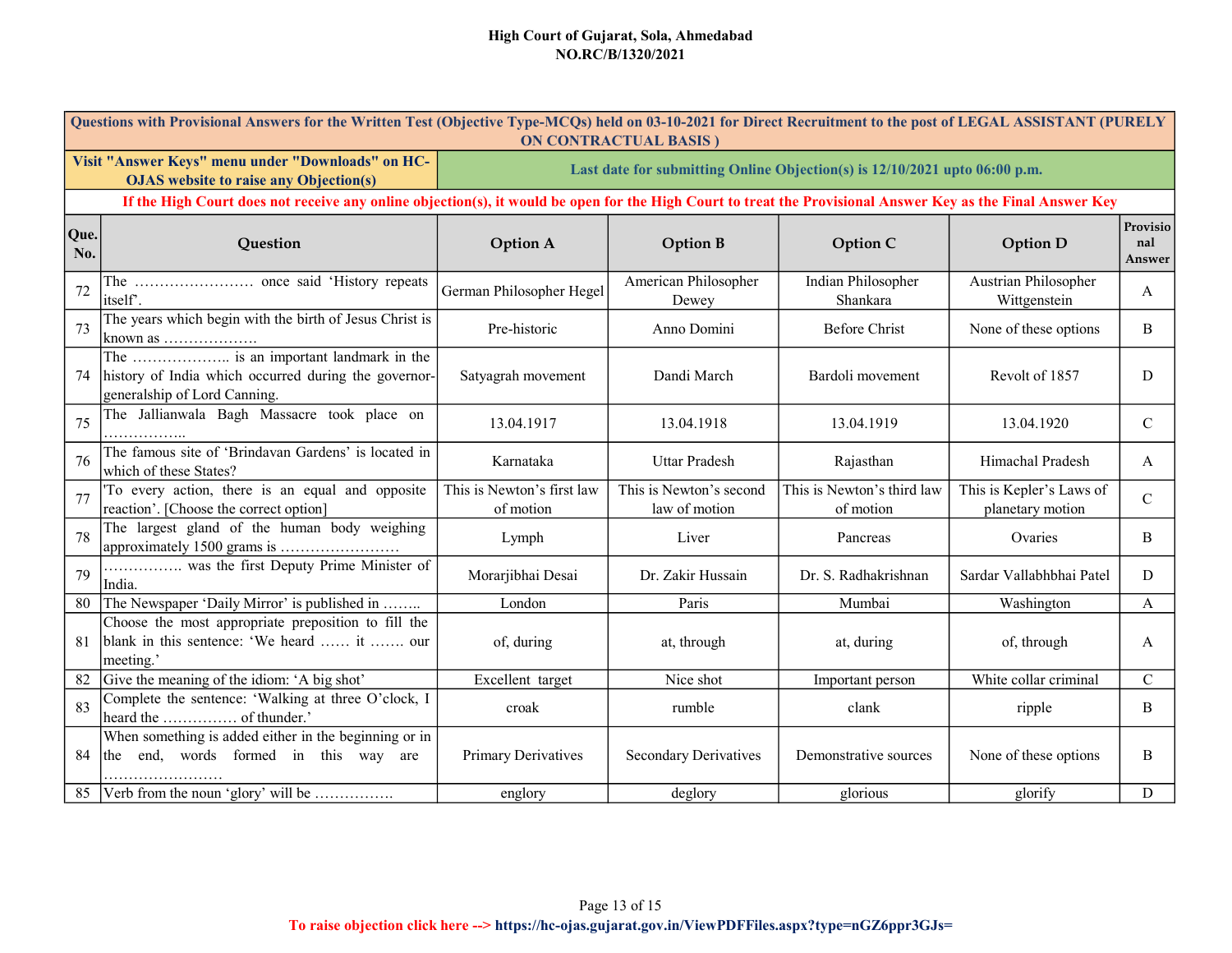| Questions with Provisional Answers for the Written Test (Objective Type-MCQs) held on 03-10-2021 for Direct Recruitment to the post of LEGAL ASSISTANT (PURELY<br><b>ON CONTRACTUAL BASIS)</b> |                                                                                                                                         |                                                                            |                        |                            |                         |                           |  |  |
|------------------------------------------------------------------------------------------------------------------------------------------------------------------------------------------------|-----------------------------------------------------------------------------------------------------------------------------------------|----------------------------------------------------------------------------|------------------------|----------------------------|-------------------------|---------------------------|--|--|
| Visit "Answer Keys" menu under "Downloads" on HC-<br><b>OJAS</b> website to raise any Objection(s)                                                                                             |                                                                                                                                         | Last date for submitting Online Objection(s) is 12/10/2021 upto 06:00 p.m. |                        |                            |                         |                           |  |  |
| If the High Court does not receive any online objection(s), it would be open for the High Court to treat the Provisional Answer Key as the Final Answer Key                                    |                                                                                                                                         |                                                                            |                        |                            |                         |                           |  |  |
| Que.<br>No.                                                                                                                                                                                    | Question                                                                                                                                | <b>Option A</b>                                                            | <b>Option B</b>        | Option C                   | <b>Option D</b>         | Provisio<br>nal<br>Answer |  |  |
| 86                                                                                                                                                                                             | This popular line is from which of these<br>Shakespeare's Plays: 'Friends, Romans, countrymen, /<br>Lend me your ears'                  | Romeo and Juliet                                                           | Julius Caesar          | Hamlet                     | Two Gentlemen of Verona | B                         |  |  |
| 87                                                                                                                                                                                             | for writing in English in the year 2019 for the book<br>An Era of Darkness: The British Empire in India'.                               | Mamang Dai                                                                 | Anees Salim            | Adil Jussawala             | Shashi Tharoor          | D                         |  |  |
| 88                                                                                                                                                                                             | The book 'Gandhi: A life' has been written by                                                                                           | Shri Jawaharlal Nehru                                                      | Shri S. C. Bose        | Shri Narayan               | Shri Krishna Kriplani   | D                         |  |  |
| 89                                                                                                                                                                                             | Which book is translated and edited by J.A.B. van<br>Beuitenen?                                                                         | The Mahabharata                                                            | The Ramayana           | The Shiv Purana            | The Vishnu Purana       | A                         |  |  |
| 90                                                                                                                                                                                             | A sentence which expresses strong feeling is known as                                                                                   | Assertive sentence                                                         | Interrogative sentence | Negative sentence          | Exclamatory sentence    | D                         |  |  |
| 91                                                                                                                                                                                             | Give the full name of 'OMR'.                                                                                                            | Original Mark Reader                                                       | Optical Mark Reader    | <b>Optical Make Reader</b> | Original Mark Reactor   | B                         |  |  |
| 92                                                                                                                                                                                             | An operating system is an interface between the<br>and the Computer hardware.                                                           | User                                                                       | Software               | Data                       | None of these options   | A                         |  |  |
| 93                                                                                                                                                                                             | NTFS is the default file system in                                                                                                      | Ubuntu                                                                     | Microsoft Windows      | Chrome OS                  | Suse                    | B                         |  |  |
|                                                                                                                                                                                                |                                                                                                                                         | Charles Babbage                                                            | Tim Berners Lee        | Ted Nelson                 | Barbara Liskov          | $\mathsf{C}$              |  |  |
| 95                                                                                                                                                                                             | Speed of communication over a data channel is<br>measured in                                                                            | Baud                                                                       | Boult                  | Kelvin                     | Pascal                  | A                         |  |  |
| 96                                                                                                                                                                                             | What does LCD in display devices stand for?                                                                                             | Liquid Crayon Display                                                      | Liquid Cathode Display | Liquid Carbon Display      | Liquid Crystal Display  | D                         |  |  |
| 97                                                                                                                                                                                             | Find the solution: 2, 10, 26, 50, 82,                                                                                                   | 100                                                                        | 122                    | 144                        | 164                     | B                         |  |  |
| 98                                                                                                                                                                                             | How many letters are there between the 18 <sup>th</sup> letter<br>from left and the $7th$ letter from left in the English<br>alphabets? | 10                                                                         | 12                     |                            | 11                      | A                         |  |  |
| 99                                                                                                                                                                                             | If the signs '+' $\&$ '-' are interchanged and the numbers<br>5 and 8 are interchanged, which of these options is<br>correct?           | $82 - 35 + 55 = 2$                                                         | $52 - 35 + 55 = 72$    | $85 - 38 + 85 = 132$       | $82 - 35 + 55 = 102$    | A                         |  |  |